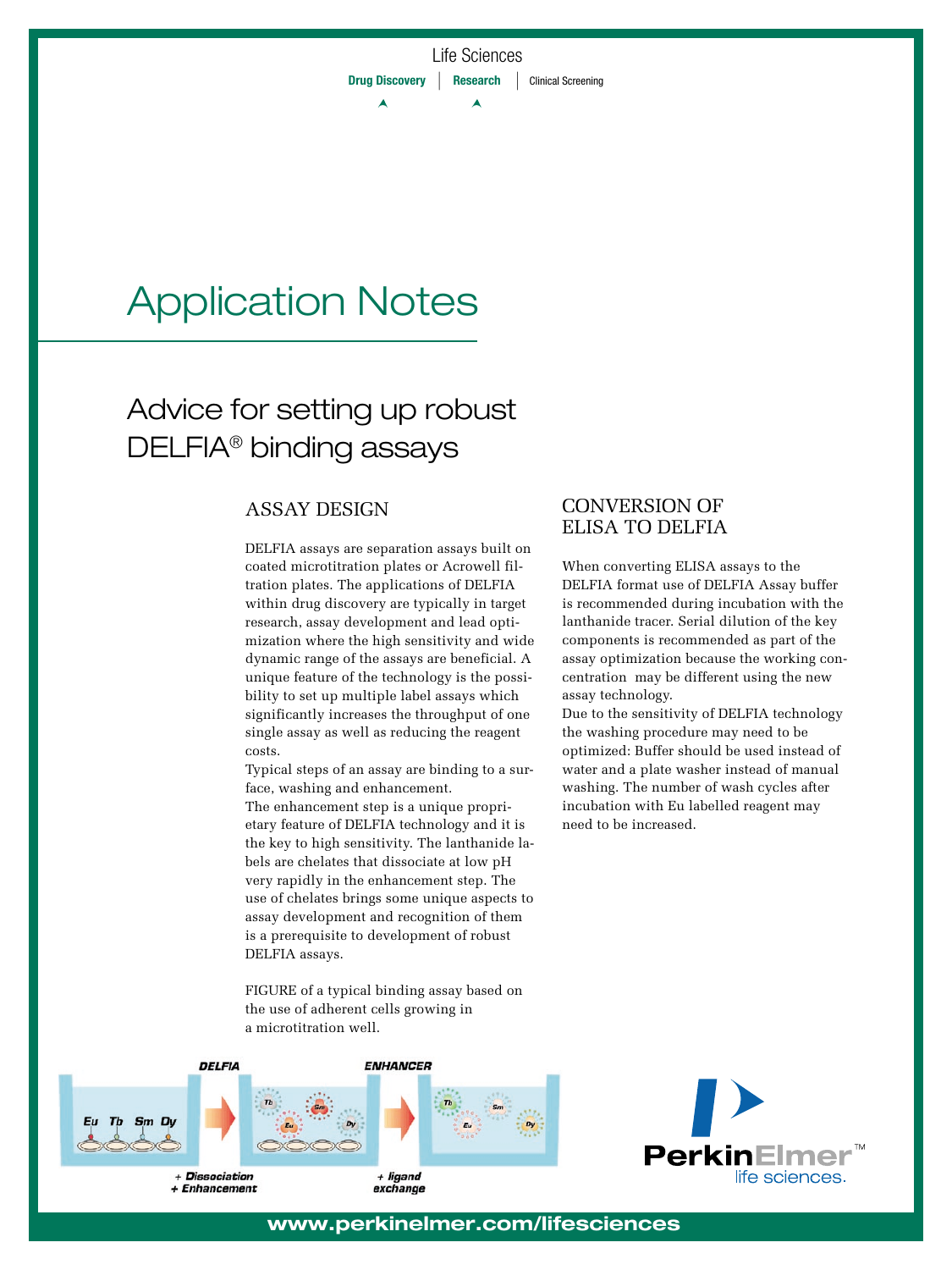A coating suitable for ELISA may need to be further optimized for a DELFIA assay to achieve the benefits of the technology. Adequate binding capacity of the plate is necessary to achieve the wider dynamic range, blocking reagent should not be contaminated with heavy metals to achieve low background and the reproducibility of the coating needs to be good to get tight CV's in an assay.

#### DELFIA MULTILABEL ASSAYS

Key elements for success are the right choice of labels and use of high quality reagents. The Eu- and Tb-chelates are the most sensitive labels especially when using the new Yellow plate. The fluorescence signal of Sm is about 1% of the Eu-signal in DELFIA Enhancement solution. However, the difference in analyte sensitivity is not as big due to the lower background fluorescence of Sm. The lower fluorescence can thus be compensated for by using a higher amount of label per tracer or increasing the concentration of the tracer in the assay. Dual label assays are typically based on the use of Eu and Sm because they can be detected using the one Enhancement solution only. Detection of Tb and Dy requires the addition of the different type of Enhancer.

When preparing tracers for multiple label assay care must be taken to avoid contamination of the tracers with different lanthanides.

#### SOLID PHASE

Critical factors are the coatability of the well surface and the background fluorescence of the plate. In the first Wallac time-resolved plate fluorometers 1232 and 1234 only clear 96 well plates can be measured. In order to use other than 1244-550 microtitration plates in the 1232 and 1234 fluorometers the plate sensor may need to be inactivated. The Wallac VICTOR, is an epifluorometer which allows the use of opaque plates and 384 well plates in DELFIA assays as well. Wallac offers microtitration plates that have been designed and tested for use in DELFIA assays. Acrowell filtration plates for ligand receptor binding assays have been added to the product range. These plates have a uniquely low Eu-fluorescence background. Plates can be coated following the general coating procedures. However, attention must be paid to produce high quality coating to be able to achieve the tight CV's characteristic of well designed DELFIA assays. Antigen coating can be very demanding and should be avoided by using streptavidin coated plates and biotinylated antigen whenever possible.

An additional critical factor is the heavy metal concentration of the reagent, e.g. bovine serum albumin (BSA) or gelatine used for saturation of the plates. Both high quality coated plates and purified stabilizer, BSA, are available from Wallac. The Stabilizer can be used also in the storage buffer of lanthanide labelled reagents.

| CR84-100   | Stabilizer, 7.5% BSA solution                     | $50 \mathrm{m}$               |
|------------|---------------------------------------------------|-------------------------------|
| 1244-550   | <b>DELFIA</b> microtitration plates               | $8 \times 12$ strips, 60 plts |
| C554-160   | Low fluorescence background 96-well plate         | Solid, 60 plts                |
| AAAND-0001 | Yellow 96-well plate optimized for Sm & Tb assays | Solid, 60 plts                |
| AAAND-0002 | White 384-well plate                              | Solid, 50 plts                |
| $5020*$    | Acrowell plate, low fluorescence background       | Filtration plate, 10 plts     |

\* Only available in USA

#### EU-LABELED REAGENTS

As part of the assay development serial dilution of all reagents and specially of the Eulabeled reagent is recommended. As a rule of thumb use concentrations well below and above the concentrations used in the previous label technology.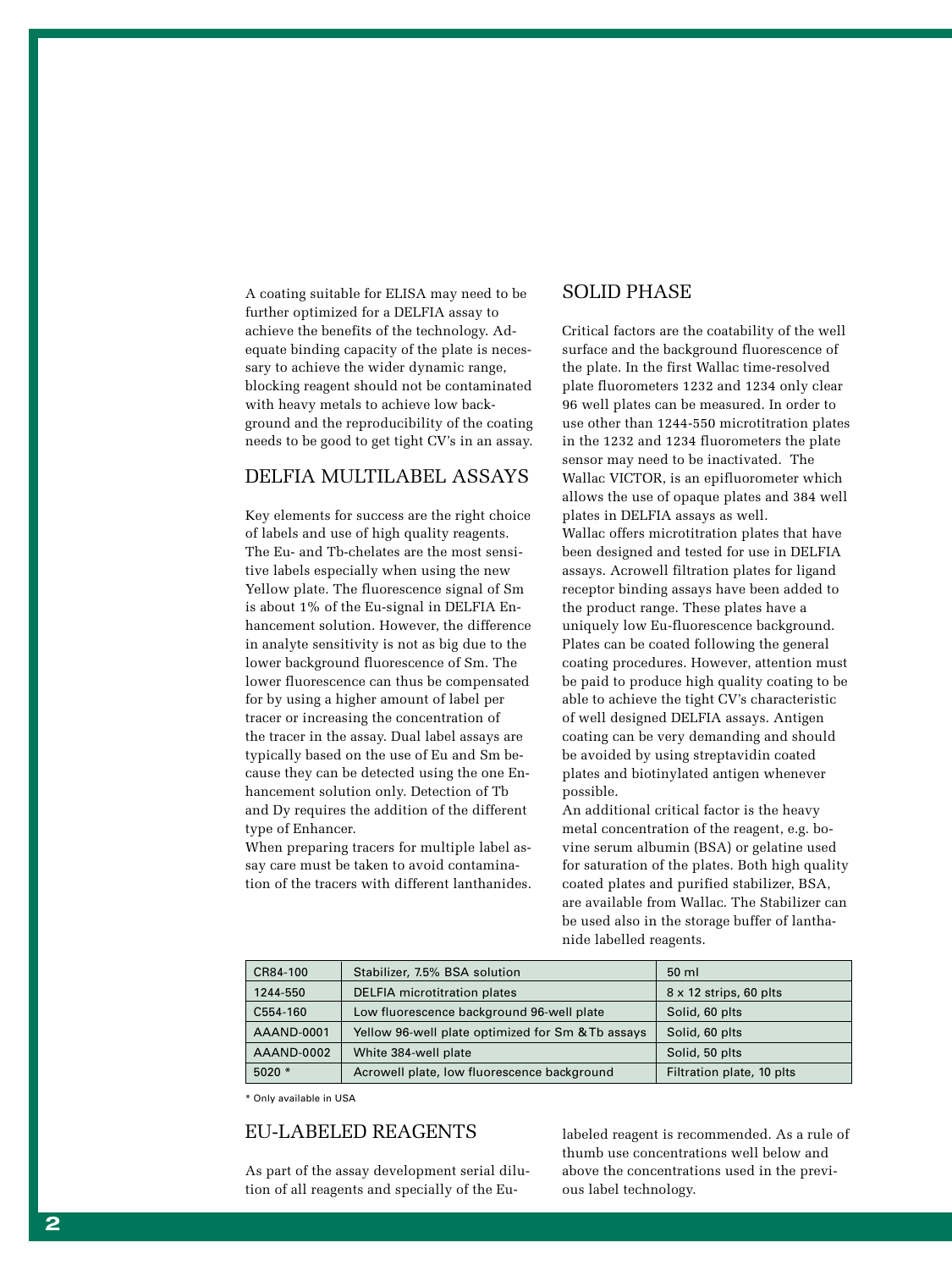For simple and fast DELFIA assays the use of N1-lanthanide chelates is recommended. If the Eu-labelled reagent is exposed to lower pH, higher chelate concentration or high temperature, a more stabile chelate needs to be used. In order to analyze EDTA-plasma samples in a competitive immunoassay

DTPA-chelates need to be used. The chelate W2014 is specially designed for the labelling of oligonucleotides to be used in hybridization assays. During assay development LANCE Eu-W1024 labelled compounds can be used in a DELFIA assay as well as using a longer enhancement time.

| Chelate type    | <b>[Chelators]</b> | pH    | Temperature         | Other         |
|-----------------|--------------------|-------|---------------------|---------------|
| <b>DELFIAN1</b> | $< 0.05$ mmol/l    | >7    | $<$ 38 $^{\circ}$ C |               |
| DELFIA W2014    | $< 0.2$ mmol/l     | > 7.5 | $< 100^{\circ}$ C   | $ SDS  < 5\%$ |
| DELFIA DTPA     | $< 10$ mmol/l      | > 6.5 | $< 100^{\circ}$ C   |               |
| LANCE W1024     | $< 10$ mmol/l      | >7    | $<$ 38 $^{\circ}$ C |               |

#### ASSAY BUFFER **COMPOSITION**

To develop a robust DELFIA assay use of Tris-HCl based buffers at neutral or alkaline pH is recommended depending on the type of chelate. In short assay buffers containing chelating agents, e.g. HEPES and phosphate buffers can be used with N1-chelates but storage of labeled compounds in these buffers should be avoided. In cell based assays the background fluorescence can be decreased by increasing the DTPA concentration to 50 µmol/l or using 100 µmol/l EDTA in the assay buffer.

DELFIA ready for use assay buffers 1244-106, 1244-111 and 4002-0010 have been optimised for DELFIA binding assays to give minimum non-specific background. Product CR86-100 is a basic buffer concentrate that can be modified by the customer by adding assay specific blocking proteins and detergents. Product CR85-100 is a five times concentrated assay buffer without added detergents to be used in assays where detergents may interfere.

| 1244-106 DELFIA Assay Buffer. Ready to use.  | Contains BSA, bovine                 | 50 ml    |
|----------------------------------------------|--------------------------------------|----------|
| 1244-111 DELFIA Assay Buffer. Ready to use.  | gamma globulins and Tween 40.        | 250 ml   |
| 4002-0010 DELFIA Assay Buffer. Ready to use. |                                      | 1000 ml  |
| CR86-100 Research Buffer Set,                | BSA and detergent in separate vials. | $250$ ml |
| 2 x concentrate                              |                                      |          |
| CR85-100 DELFIA Assay Buffer                 | Contains BSA, bovine gamma           | 250 ml   |
| w/o detergents, 5 x concentrate              | globulins.                           |          |

#### ADEQUATE WASHING

Detection of lanthanides is very sensitive which easily leads to high background signal and significant sample to sample variation if washing of the plate is not adequate. Use of an automatic plate wash is necessary to obtain good reproducible results. Before addition of Enhancement solution, 4-6 washing cycles are recommended. Attention must be paid to the maintenance of the washing device in order to produce good replicates of the samples.

Since the DELFIA chelates are pH sensitive, buffered solutions like Tris-HCl with detergents are recommended for washing.

| 1244-114 DELFIA Wash | 25 fold concentration of Tris-HCI buffered (pH 7.8) salt | 250 ml |
|----------------------|----------------------------------------------------------|--------|
| concentrate          | solution with Tween 20. It contains Germall II as        |        |
|                      | preservative                                             |        |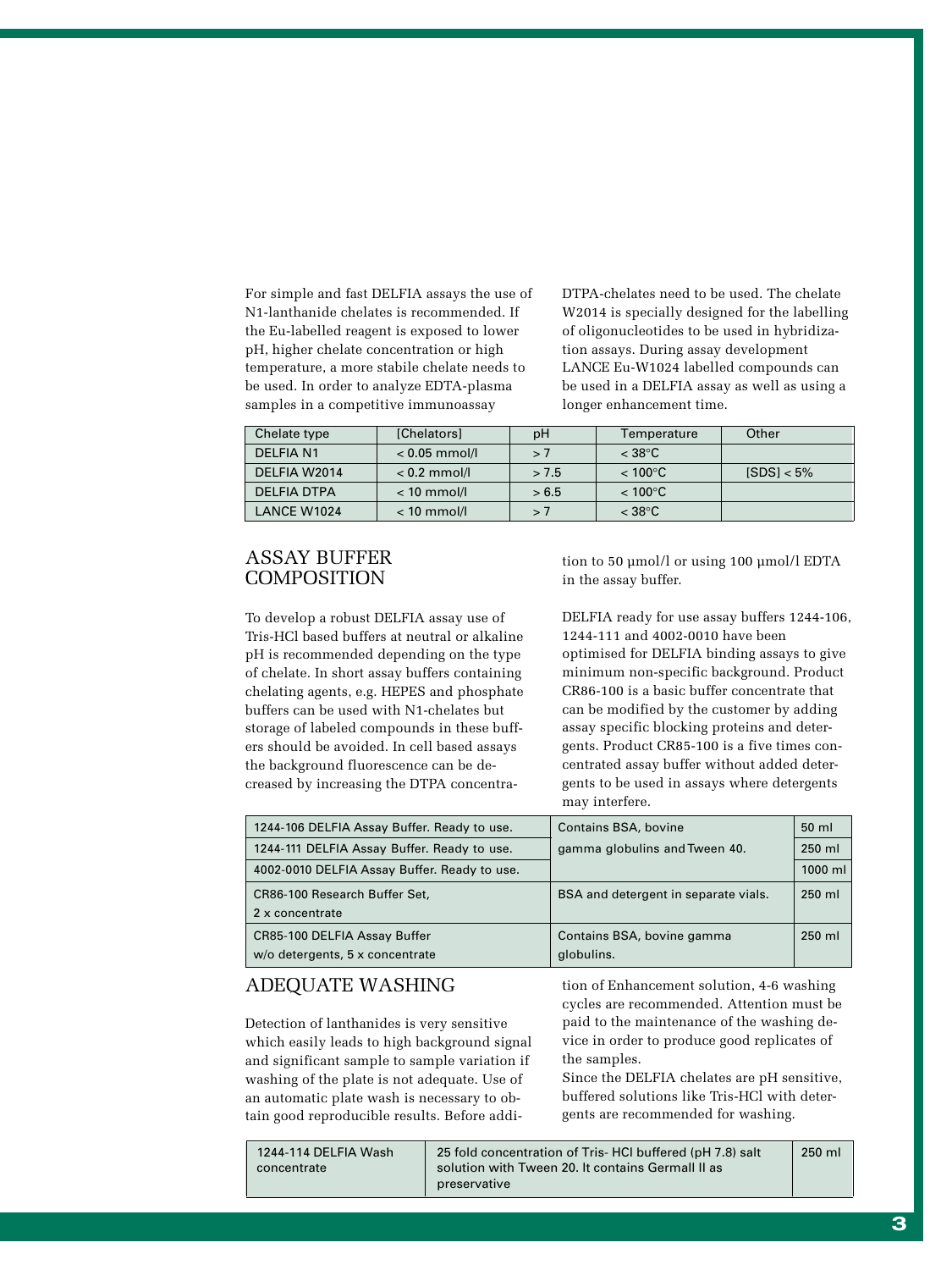#### ENHANCEMENT STEP

For optimal fluorescence signal it is recommended that 100-200 µl of Enhancement solution be added to 96 well plates and 50 µl to 384 well plates. The recommended ways to dispense Enhancement solution are the use of a dedicated Eppendorf Multipette or a DELFIA Plate dispenser which has been optimized for slow dispensing of a solution containing detergents to avoid air bubbles. First flush the tip with Enhancement solution. Avoid dispensing Enhancement solution from glassware or from any vessel where there may have been lanthanide labelled compounds before as the sensitive solution efficiently detects any remaining lanthanides in these vessels.

|    | 1 <sub>nM</sub> | $\lambda$ em | 1 <sub>nM</sub> | $\triangle$ em | 1 <sub>nM</sub> |
|----|-----------------|--------------|-----------------|----------------|-----------------|
| Εu |                 | 613          | 1000000         | 613            | ND              |
| Тb |                 |              |                 | 545            | 500000          |
| Sm |                 | 643          | 10000           | 643            | ND              |
| Dv |                 |              |                 | 572            | 10000           |

*Table. Typical signal levels using DELFIA Enhancement solution (200 µl) and Enhancer (total volume 250 µl) for detection of lanthanides in a VICTOR time-resolved fluorometer. ND=not determined (1 second measurement time).*

The plate should be measured open without tape. If the plate cannot be measured after finishing the assay it is recommended that the plate be stored empty and Enhancement solution be added prior to measurement. The plate should never be sealed with tape after addition of Enhancement solution.

The dissociation times for the different chelates vary depending upon their kinetic stability. The times given are for the DELFIA Plate shake and every shaker should be checked separately by following how long an incubation time is needed to reach a stable signal.

If vigorous shaking is used air bubbles that may interfere with the measurement can form.

| Chelate type       | <b>Dissociation time</b> |
|--------------------|--------------------------|
| <b>DELFIA N1</b>   | 5 min                    |
| DELFIA W2014       | $25 \text{ min}$         |
| <b>DELFIA DTPA</b> | $30 \text{ min}$         |
| <b>LANCE W1024</b> | $15 \text{ min}$         |

The fluorescence is stable for several hours. When protected from direct sunlight and from evaporation, the signal can be read as long as 20 hours after completion of the assay. However, we recommend measurement within 1 hour as external factors may cause a decrease in signal with time, although this is extremely rare.

Tb-and Dy-labelled compounds need first to be diluted in Enhancement solution and then Enhancer should be added in the ratio of 1:4 (e.g. 50 µl Enhancer per 200 µl Enhancement solution).

| 1244-104 DELFIA<br><b>Enhancement solution</b>  | $50 \mathrm{ml}$ | For detection of Eu and Sm                                            |
|-------------------------------------------------|------------------|-----------------------------------------------------------------------|
| 1244-105 DELFIA<br><b>Enhancement solution</b>  | $250$ ml         | For detection of Eu and Sm                                            |
| 4001-0010 DELFIA<br><b>Enhancement solution</b> | $1000$ ml        | For detection of Eu and Sm                                            |
| C500-100 DELFIA Enhancer                        | $50 \mathrm{ml}$ | For detection of Tb and Dy with<br><b>DELFIA Enhancement solution</b> |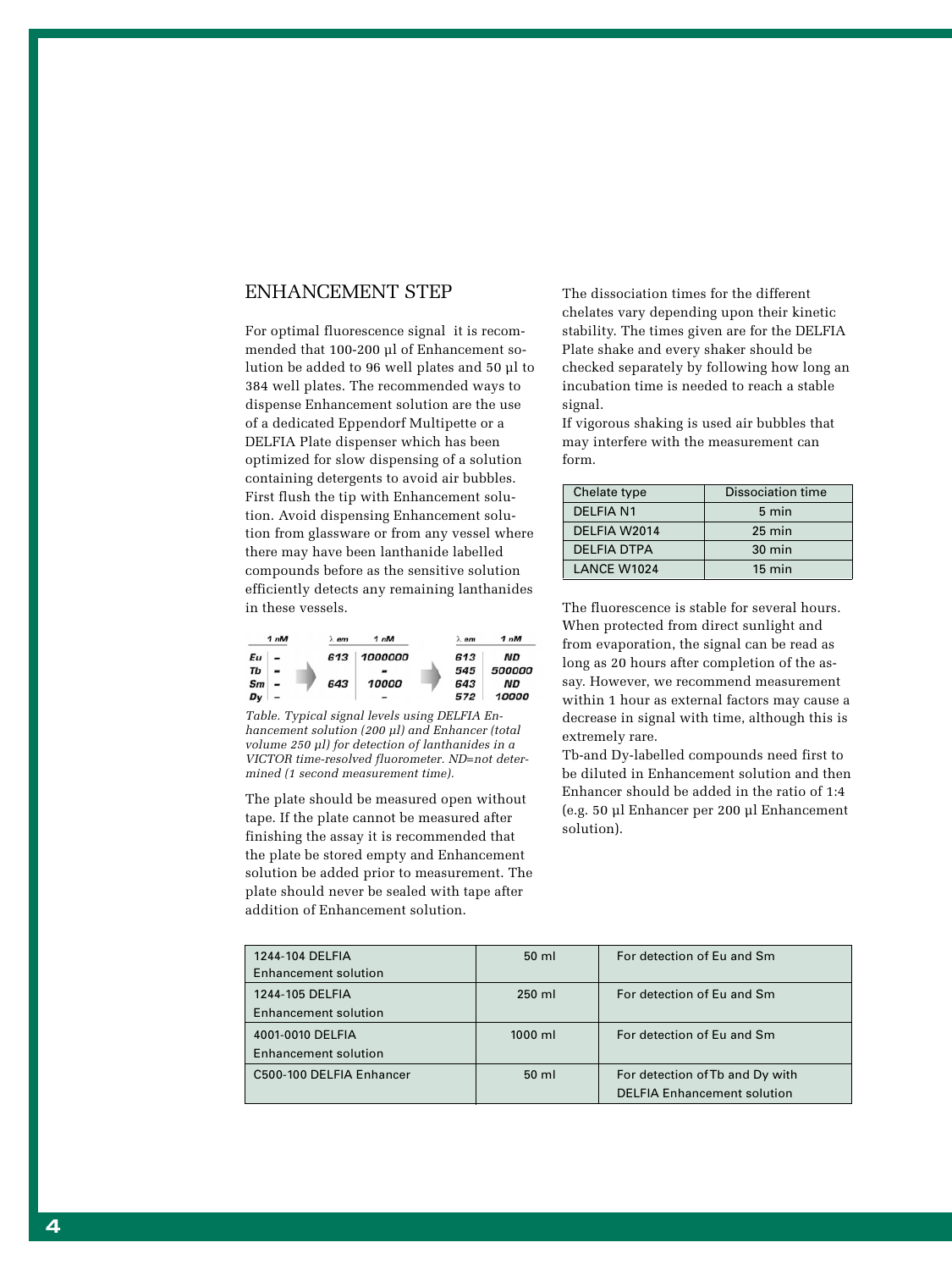#### DELFIA BINDING ASSAY

This protocol is given as a possible starting point for the development of a protein binding assay.

| Wash.                                          | Prewash the streptavidin<br>coated plates (C122-105)                                     |
|------------------------------------------------|------------------------------------------------------------------------------------------|
| Add buffer containing<br>biotinylated protein. | 100 μl of Assay Buffer (1244-106)<br>containing eg. 100 ng/ml of<br>biotinylated protein |
| Incubate.                                      | Slow shaking 1-2 hours RT                                                                |
| Wash.                                          | Wash gently once                                                                         |
| Add standards and<br>samples                   | $10 \mu$                                                                                 |
| Dilute tracer.                                 | 25-500 ng/ml Eu-labelled protein<br>in Assay Buffer                                      |
| Add tracer.                                    | $100 \mu l$                                                                              |
| Incubate                                       | Slow shaking 60 min. RT                                                                  |
| Wash.                                          | 4-6 washes (1244-114)                                                                    |
| Enhance.                                       | 200 µl, slow shaking 5 min                                                               |
| Count.                                         | Create counting protocol and count<br>with VICTOR <sup>2</sup>                           |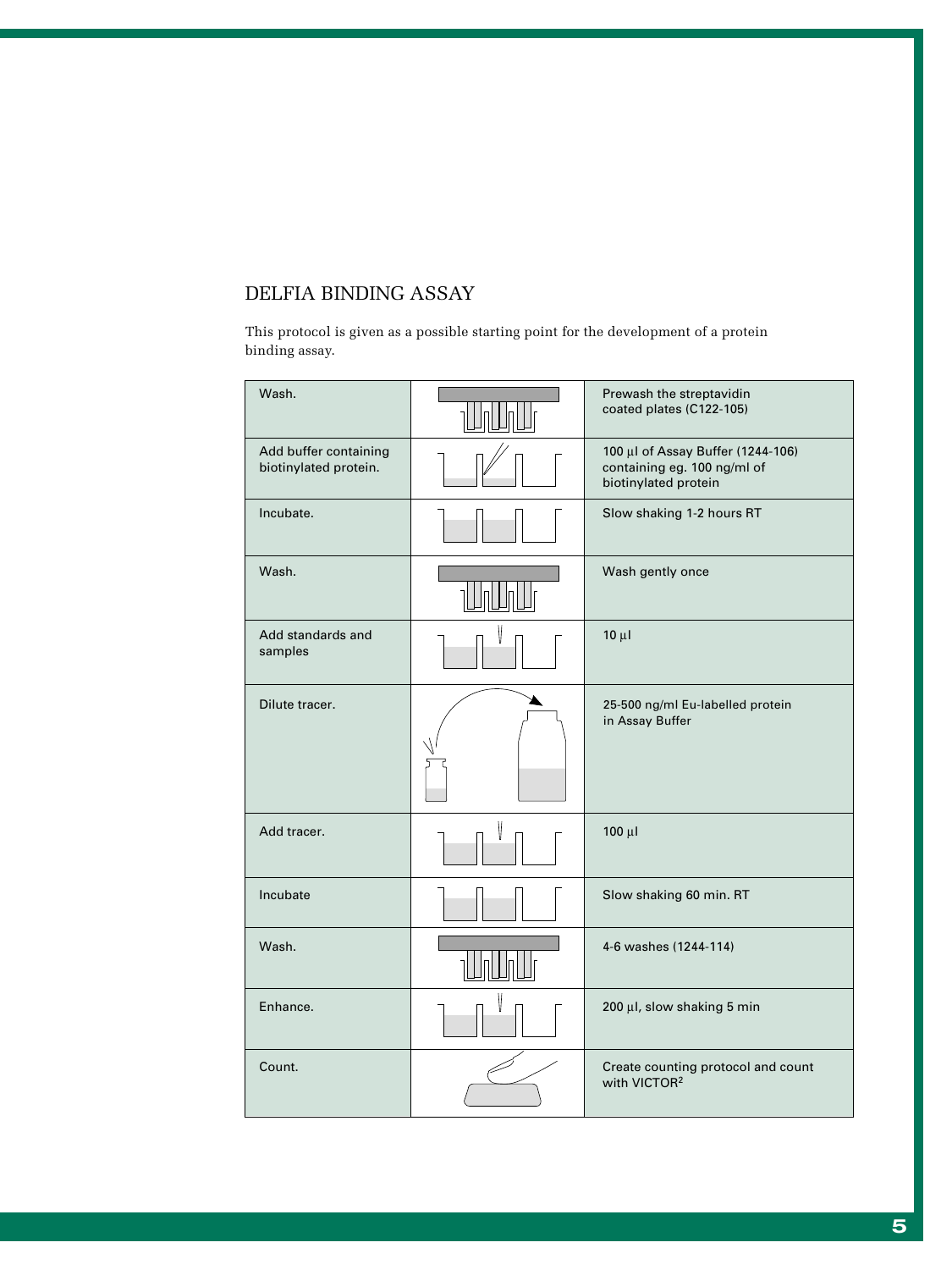#### MORE INFORMATION FOR OPTIMIZATION OF DELFIA BINDING ASSAYS

For analyte specific references please visit our website. At the address lifesciences.perkinelmer.com/referencedb/ you will find more than 1000 references for the time-resolved fluorescence technologies. Application Note 1234-965 Eu-labeled oligonucleotides are stable and sensitive as probes and primers. Application Note 1234-966 DELFIA assays bring convenience in monoclonal antibody development: Immunoassay designs and a model assay protocol. Application Note 1234-968 DELFIA Protein kinase assays Application Note 1234-969 DELFIA Cell adhesion assays Application Note 1234-976 How to optimize rapid and simple immunoassays (DELFIA) Application Note 1420-1000 The Acrowell Plate: Low fluorescence background using the DELFIA system very low counts. High background of the assay

> Poor reproducibility of samples: How to improve precision?

Decrease in assay counts after storage of labelled compound. No counts or

**Problem**

Inadequate sensitivity of the assay.

Dual label immunoassay not optimized.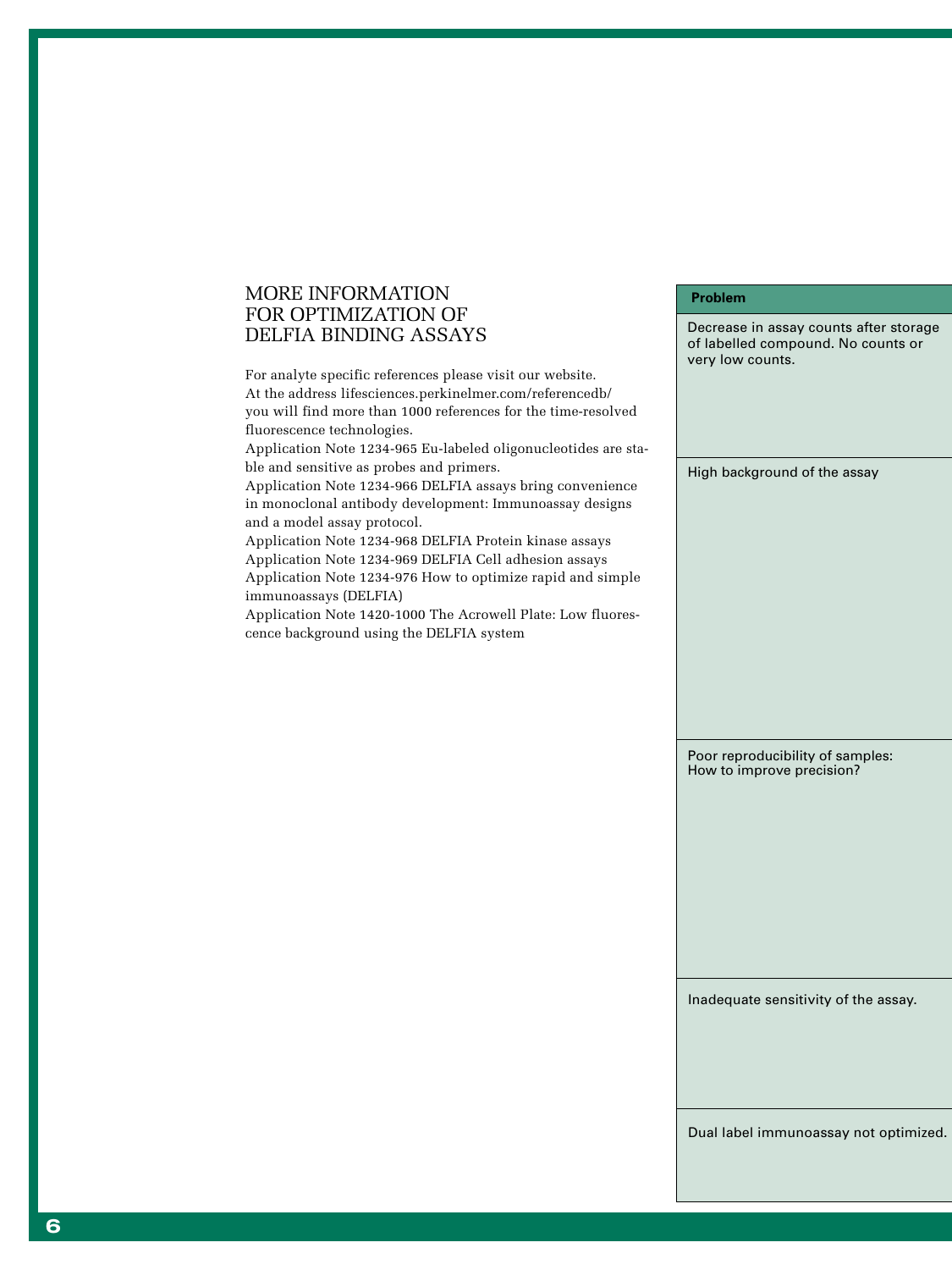| Possible cause/effect                                                                                                                                                                                                                                                                           | Solution                                                                                                                                                                                                                                                                       |
|-------------------------------------------------------------------------------------------------------------------------------------------------------------------------------------------------------------------------------------------------------------------------------------------------|--------------------------------------------------------------------------------------------------------------------------------------------------------------------------------------------------------------------------------------------------------------------------------|
| * Labelled antibody stored at wrong<br>temperature<br>* Heavy metal contamination of BSA<br>* Low pH of storage buffer, pH <7<br>* Storage buffer contains chelating agents<br>* EDTA sample used in a one-step assay<br>* Intrinsic characteristic of the reagents, like<br>unstabile antibody | * Optimize storage conditions<br>* Add purified stabilizing agents like glycerol,<br>glucose, BSA (Wallac product CR84-100)<br>* Eu-labelled antibody should not be exposed<br>to chelating agents like EDTA during<br>incubations, use two-step assays<br>* Optimize reagents |
| * Background of the used plates is higher<br>than 2000<br>* If after coating BG is more than two fold<br>either solutions or instrumentation is<br>Eu contaminated                                                                                                                              | * Change plates to 1244-550 Wallac plates,<br>typically BG< 600 counts                                                                                                                                                                                                         |
| * Inadequate purification of labelled antibody                                                                                                                                                                                                                                                  | * Check solutions, pipettes, wash tables etc.<br>remove aggregates of antibodies, e.g. using<br>Sephadex G-25 or -50 (1.5 x 30 cm) or<br>Sepharose G-50 (1.5 x 40 cm) can be<br>combined with Sephadex (10 cm), Superdex<br>columns                                            |
| * Presence of aggregated immunoglobulins                                                                                                                                                                                                                                                        | * After storage filter through a 0.2 µm<br>membrane                                                                                                                                                                                                                            |
| * Inadequate washing prior to measurement                                                                                                                                                                                                                                                       | * After incubation with Eu-labelled compound<br>4-6 washing cycles path DELFIA Plate Wash<br>is adequate                                                                                                                                                                       |
| * Inadequate blocking of the plates                                                                                                                                                                                                                                                             | * Saturate overnight RT, or >2hours +37°C                                                                                                                                                                                                                                      |
| * Inadequate washing prior to measurement<br>* Too short an incubation with Enhancment<br>solution                                                                                                                                                                                              | * See above<br>* Use at least 5-10 minutes incubation on a<br>shaker before measurement. Check for every<br>shaker time needed for maximal signal                                                                                                                              |
| * Poor pipetting technique                                                                                                                                                                                                                                                                      | * Dedicated Eppendorf Multipette or Dispenser<br>is recommended for dispension of Enhance-<br>ment Solution                                                                                                                                                                    |
| * Low affinity of antibody<br>* Uneven coating                                                                                                                                                                                                                                                  | * Immunometric assays: Increase amount of<br>tracer per well, increase incubation time,<br>check coating procedure etc.<br>* Test with Wallac coated plates                                                                                                                    |
| * Plate sealed with tape during measurements<br>* Trace amounts of Eu in sample, typically cell<br>assays                                                                                                                                                                                       | * Remove tape<br>* Add 50 µmol/l DTPA to assay buffer                                                                                                                                                                                                                          |
| * High background<br>* Low maximal signal                                                                                                                                                                                                                                                       | * See above<br>* Increase sample volume<br>* Use two different tracer antibodies<br>* In a sandwich assay increase antibody<br>concentration<br>* Big improvement possible only by changing<br>antibody                                                                        |
| * Low Sm-counts compared to Eu-counts<br>* Low sensitivity of the analyte detected<br>using Sm<br>* Use higher Eu/Ab ratio of Sm than Eu                                                                                                                                                        | * Balance difference when coating e.g. 10%<br>Ab1, 90% Ab2<br>* Label with europium antibody when detecting<br>analyte requiring higher sensitivity                                                                                                                            |

www.com/source/www.com/source/www.com/source/www.com/source/www.com/source/www.com/source/www.com/source/www.com/